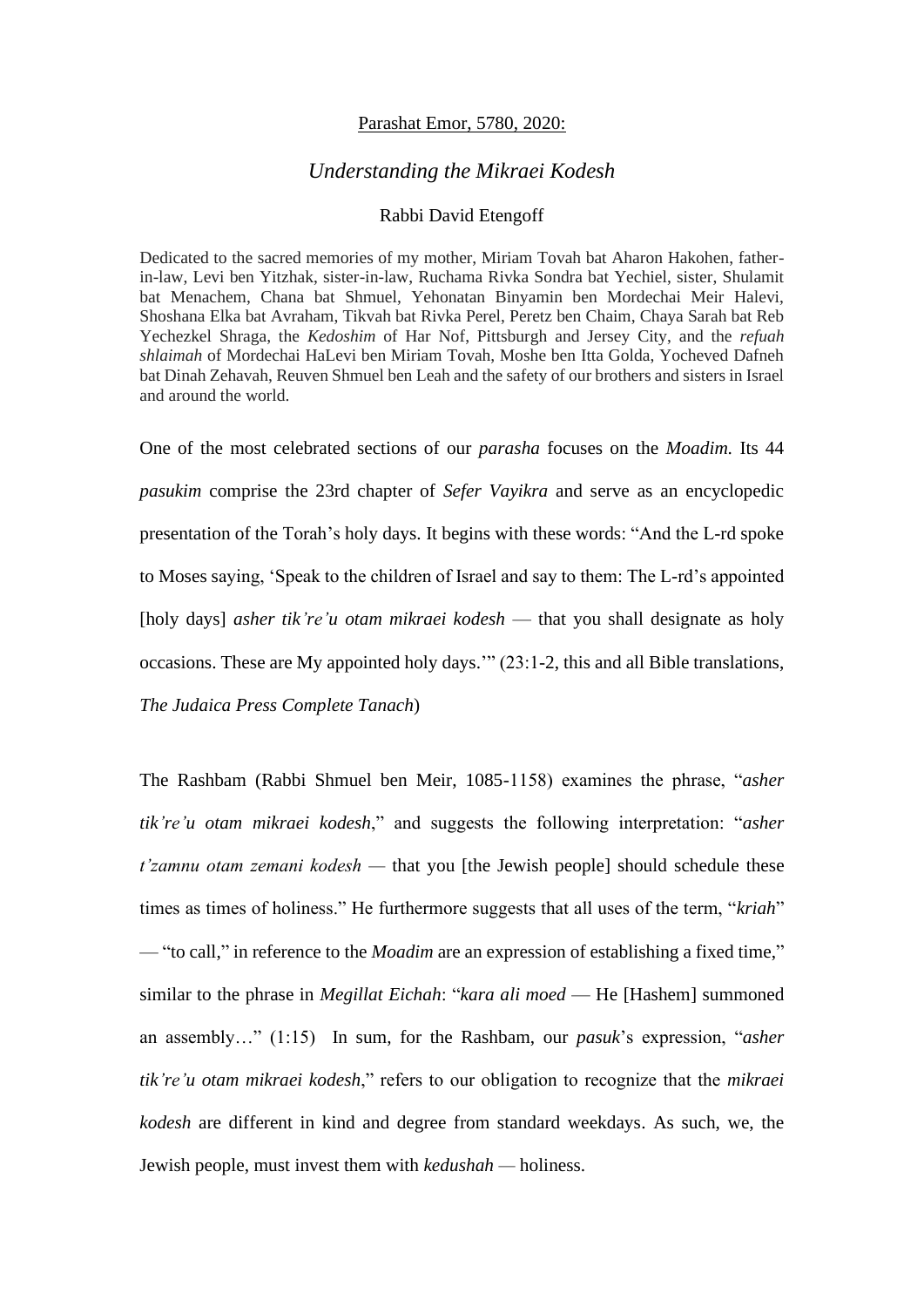In his *Commentary on the Torah* on our *pasuk*, the Ramban (Nachmanides, 1194-1270) suggests several interpretations of *mikraei kodesh.* In this context, he cites a short statement from *Midrash Sifrei*, Parashat Pinchas 147: "Proclaim them [that is, let the *Moadim* be recognized] through food, drink and clean clothes." He proceeds to elaborate upon this in a manner that parallels the Rashbam's analysis:

> This means that *chukam* — their manner of observance — in your personal behaviors should not be like the way you treat a standard weekday. Instead, you should make of [the *Moadim*] a *mikra shel kodesh* — a declaration of holiness — and change them in regards to the food and clothing [you eat and wear], from that which you [normally do] from the weekday to this holy time. (Translation and brackets my own)

In sum, both the Rashbam and the Ramban view the *mikraei kodesh* as special occasions that we must treat differently from other days of the year, in order to ensure their *kedushah* status. Quite simply, we, the Jewish people, must sanctify these times through our actions and behaviors in a clearly demonstratable manner, our food and clothing on these days should reflect the best that we have to offer.

In his *Kedushat Hayom Shiur*, my *rebbe* and mentor, Rabbi Joseph B. Soloveitchik zatzal (1903-1993), known as "the Rav" by his students and followers, utilized the term, *mikraei kodesh*, as a springboard to analyze the essential nature of time within Judaism:

> To Judaism… time is a living entity. There is substance and essence to time. Time is not a void but a reality. One can ascribe attributes such as joyous or sad to time just as one can ascribe these attributes to people. One can refer to a day as evil, meaning that the day itself is cursed. When we refer to a holy day, we do not merely mean to signify that it is a day in which man somehow experiences holiness. The day itself has an inner endowment; a charisma hidden in its very substance… (*Chumash Mesoras HaRav*, *Sefer Vayikra*, page 180, underlining my own)

In these few words, the Rav advances our understanding of *mikraei kodesh* in a novel way. True, like the Ramban in particular, these are days in which the Jewish people experience holiness on a practical level. Yet, each of these days is more than this, for at this time, "the day itself has an inner endowment; a charisma hidden in its very